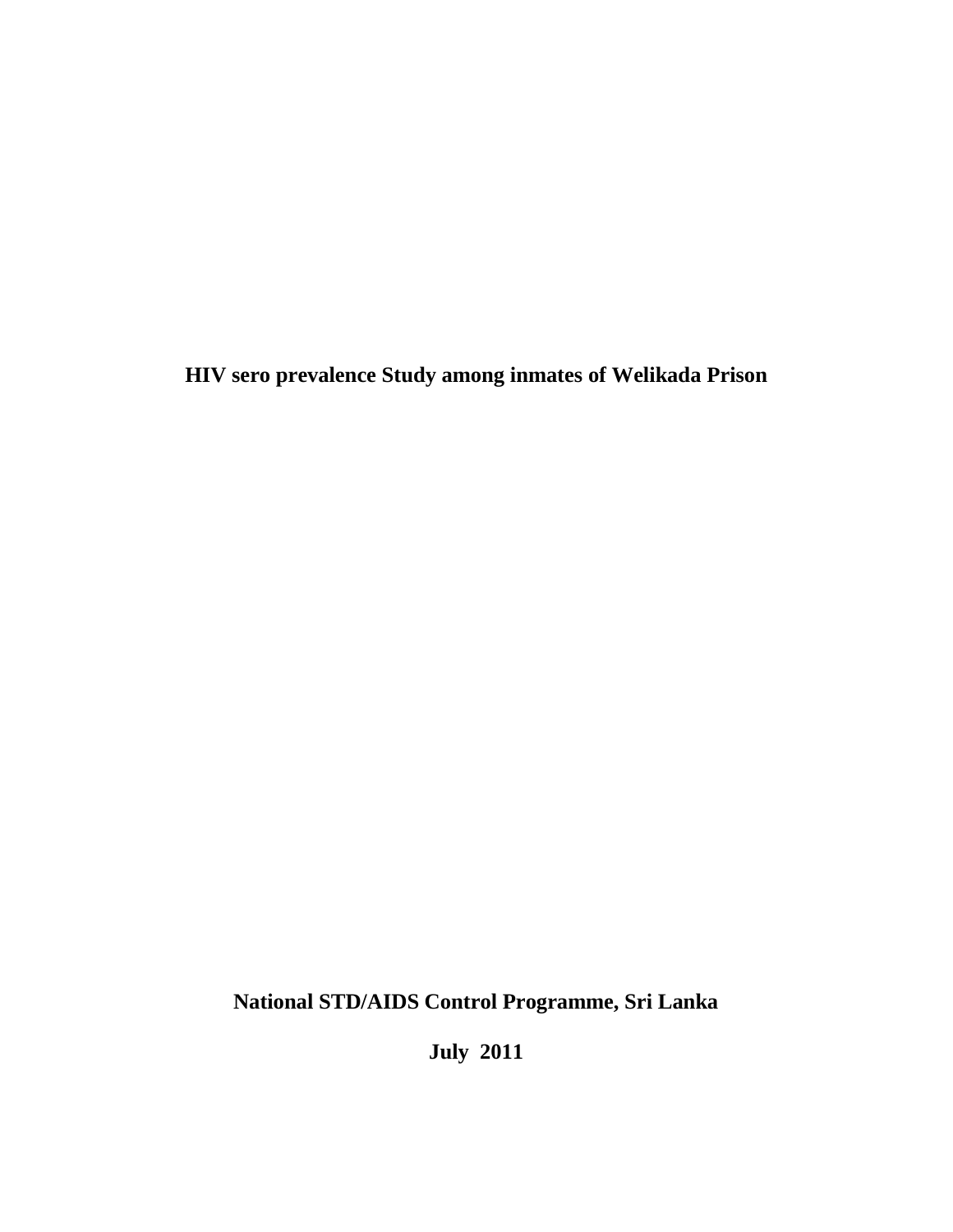### **1. Introduction**

Prisoners tend to be among the most marginalized and discriminated against populations in society due to the concentration of people such as injecting drug users (IDUs) and sex workers, among whom HIV prevalence is much higher than in the general population. Incarceration may be the only point of contact with the healthcare system for many in this transient and often inaccessible population. Given the high prevalence of HIV and the public health impact of undiagnosed infection on both the individuals and the communities they return to, HIV testing within prisons and jails is critically important. With the risk of transmission highest among the untreated and undiagnosed when viral loads are high, as well as the demonstrated decrease in risk behaviours after diagnosis, testing for HIV has both individual and public health benefits.<sup>[\[1\]](javascript:newshowcontent()</sup> HIV prevalence in prisons is often significantly higher than in the general population. While most prisoners living with HIV contract their infection outside the institutions before imprisonment, the risk of being infected in prison through sharing of contaminated injecting equipment and unprotected sex is great, and contributes to further transmission of the virus. $2$ ,

Prisons do not exist in isolation from the community. The majority of prisoners return to the cities and towns they came from. Resumption of risk behaviours such as unprotected sex and drug injecting shortly after release from prison is common. HIVpositive prisoners, who may be unaware of their HIV status, risk passing the virus on to their sexual partners and those with whom they share injecting equipment. The high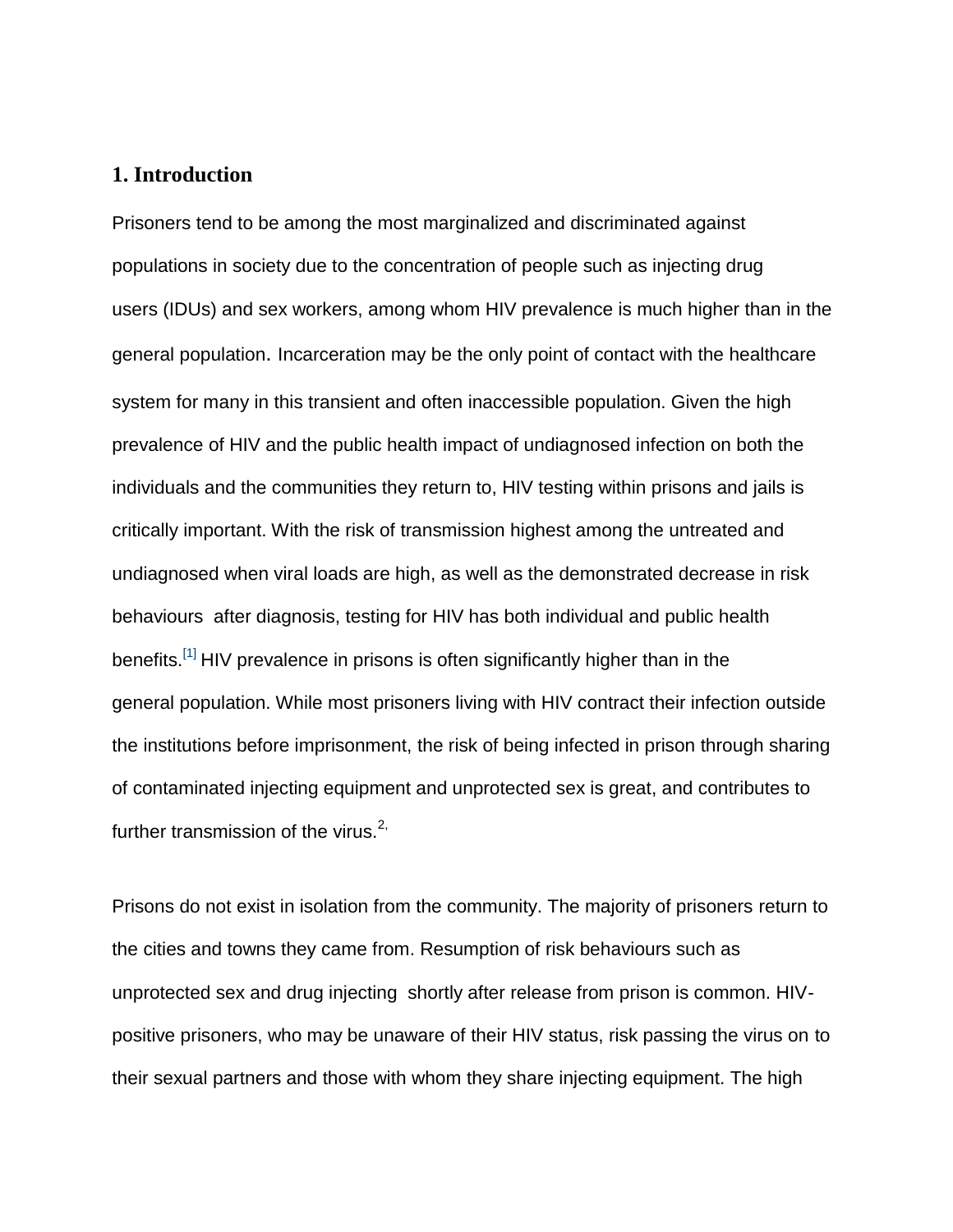degree of mobility between prison and the community also means that other sexually transmitted infections(STIs), communicable diseases and related illnesses transmitted or exacerbated in prison do not remain there.

Although prisoners are necessarily denied some basic rights such as freedom of movement, they retain all other human rights, including the right to health and to be treated with dignity. HIV prevention, care and treatment programmes must have as their basis the promotion of and respect for human rights. Prisoners have a right to receive health care of the same standard available to the general community, including preventive measures.

Advances in HIV prevention and care for the incarcerated community will require an accurate and timely description of the magnitude of the HIV epidemic in correctional settings. These data are needed to guide programmatic efforts to reduce HIV transmission in prisons and the jails and in the general community upon release and ensure needed risk reduction and health care services for incarcerated persons<sup>3</sup>.

At any given time, there are over 37,000 people in 34 prisons in Sri Lanka, with an annual turnover of 37,000 moving from prison to the community and back again<sup>4</sup>. When people living with HIV are released from prison and return to their communities, their partners face an increased risk of HIV infection and may not be aware that they are at risk. The extent to which this is the case cannot be underestimated.

## **2. Aim and Objectives**

This study aimed at estimating the sero prevalence rate of HIV among inmates of Welikada prison.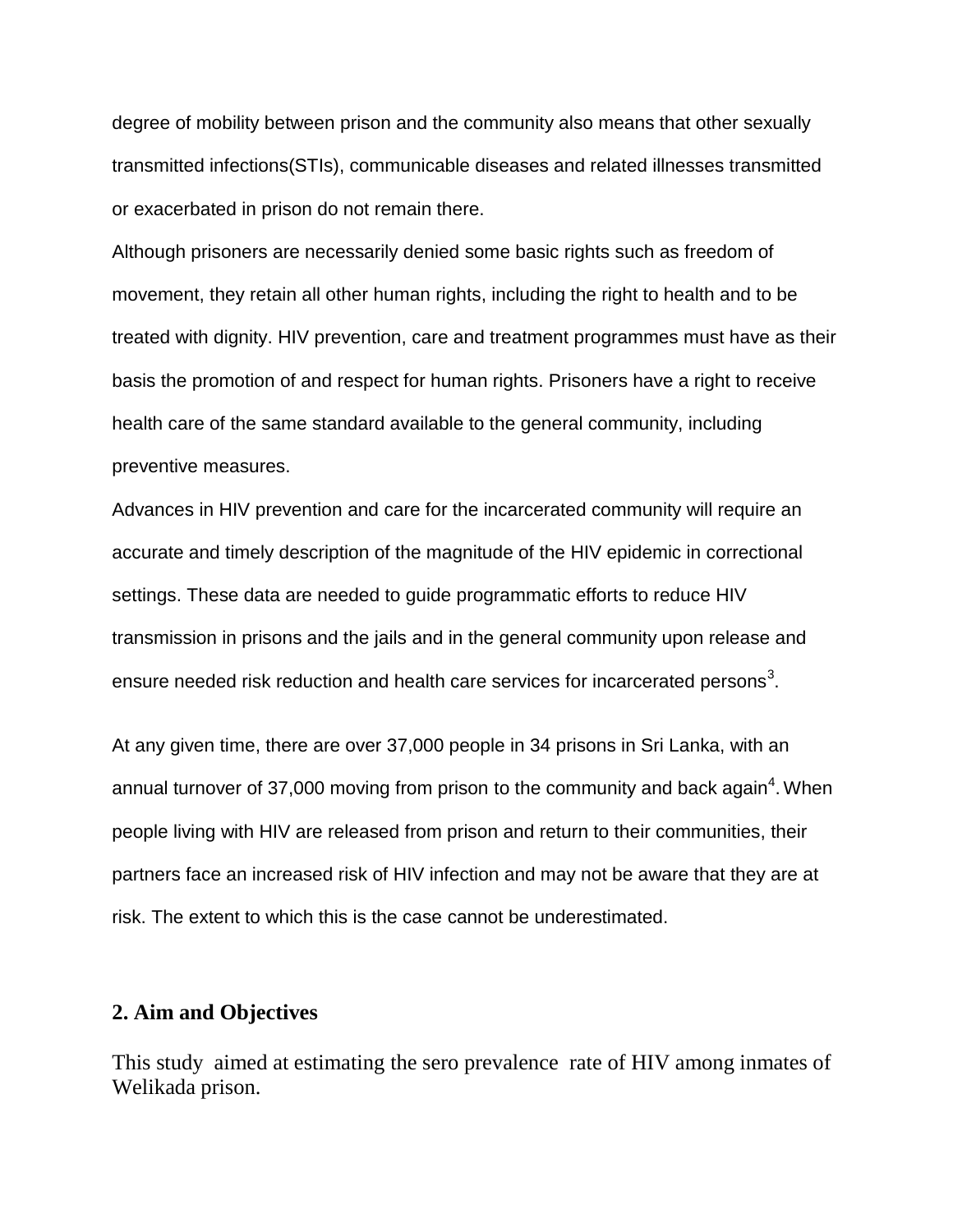# **2.1. Objectives**

- To assess the VDRL test status among inmates of the Welikada prison
- To estimate HIV sero prevalence rate among inmates of the Welikada prison
- To study the basic demographic characteristics by HIV ,VDRL sero status among inmates of the Welikada prison.

# **3. Method**

This was an institutional based cross-sectional descriptive study .

# **3.1. Study Setting**

Among 34 prisons in Sri Lanka, Welikada prison shelter to the highest number of prisoners. There were 4000 male inmates and 600 female inmates at the time of planning this research. After series of discussions with the prison authorities and the officials of the National STD/AIDS Control Programme, individual prisoner codes were obtained to prepare the sampling frame.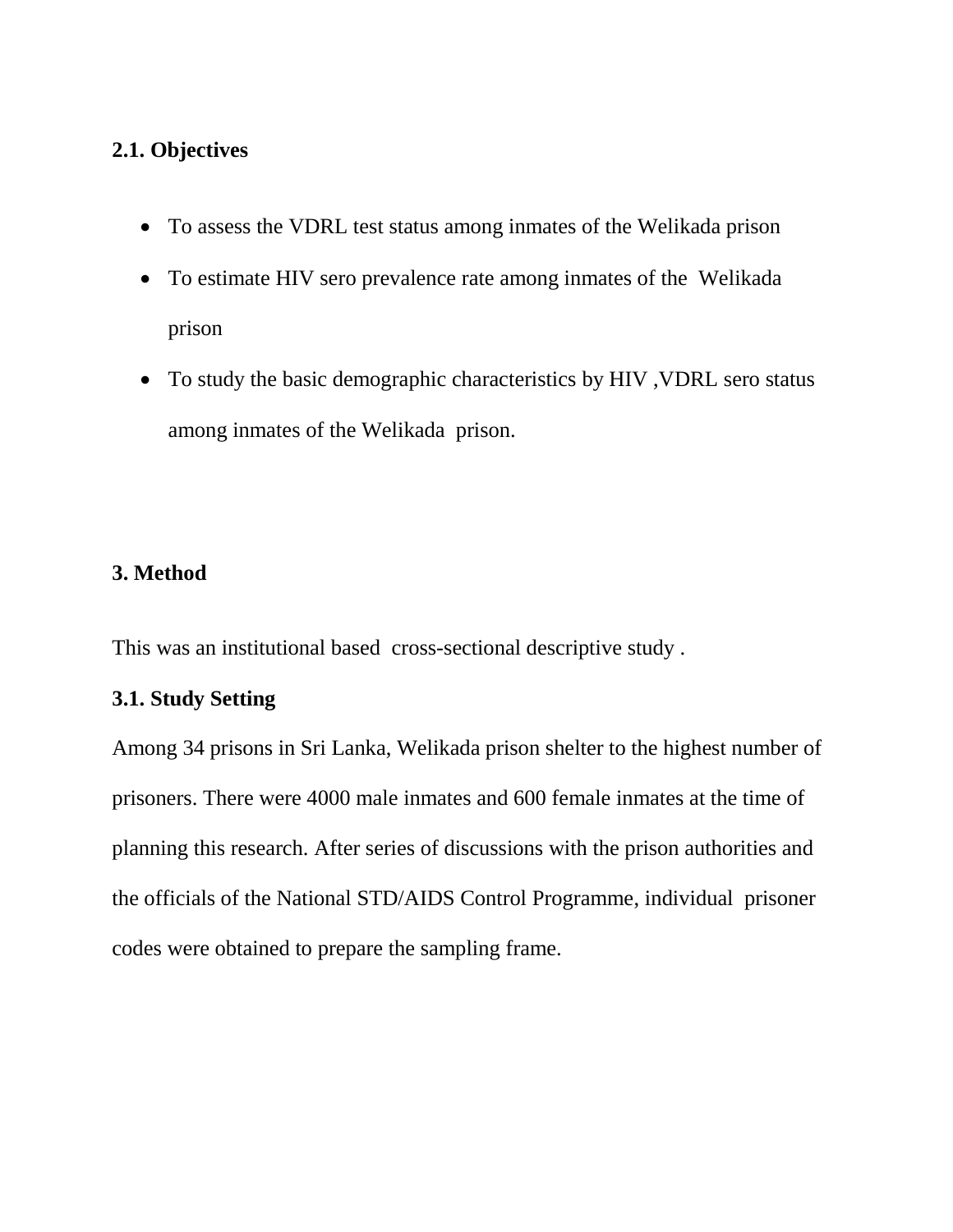## **3.2. Participants**

The following inclusion and exclusion criteria will be used when selecting participants:

- 1. Prison inmates remand, convicted, unconvicted in the Welikada prison exclusion criteria:
- 2. Prison inmates who do not have the capacity to give informed consent .

## **3.3 Sample Size**

### **Background information, assumptions & requirements**

Estimated prevalence of  $HIV - 1.0\%$ Number of male inmates  $\sim$  4000 Number of female inmates  $\sim 600$ Non response rate  $-10\%$ Acceptable width of 95% confidence interval – 1.5%

### **Sample size**

| Required sample size for males $-645$   | (calculated size 643 rounded to 645) |
|-----------------------------------------|--------------------------------------|
| Required sample size for females $-355$ | (calculated size 354 rounded to 355) |

#### **The following formulae were used for the calculation**

$$
n_{0}=\frac{z^{2}(pq)}{d^{2}}
$$

 $n_0$  – Required sample size without finite population correction Z – 1.96 (for 95% CI)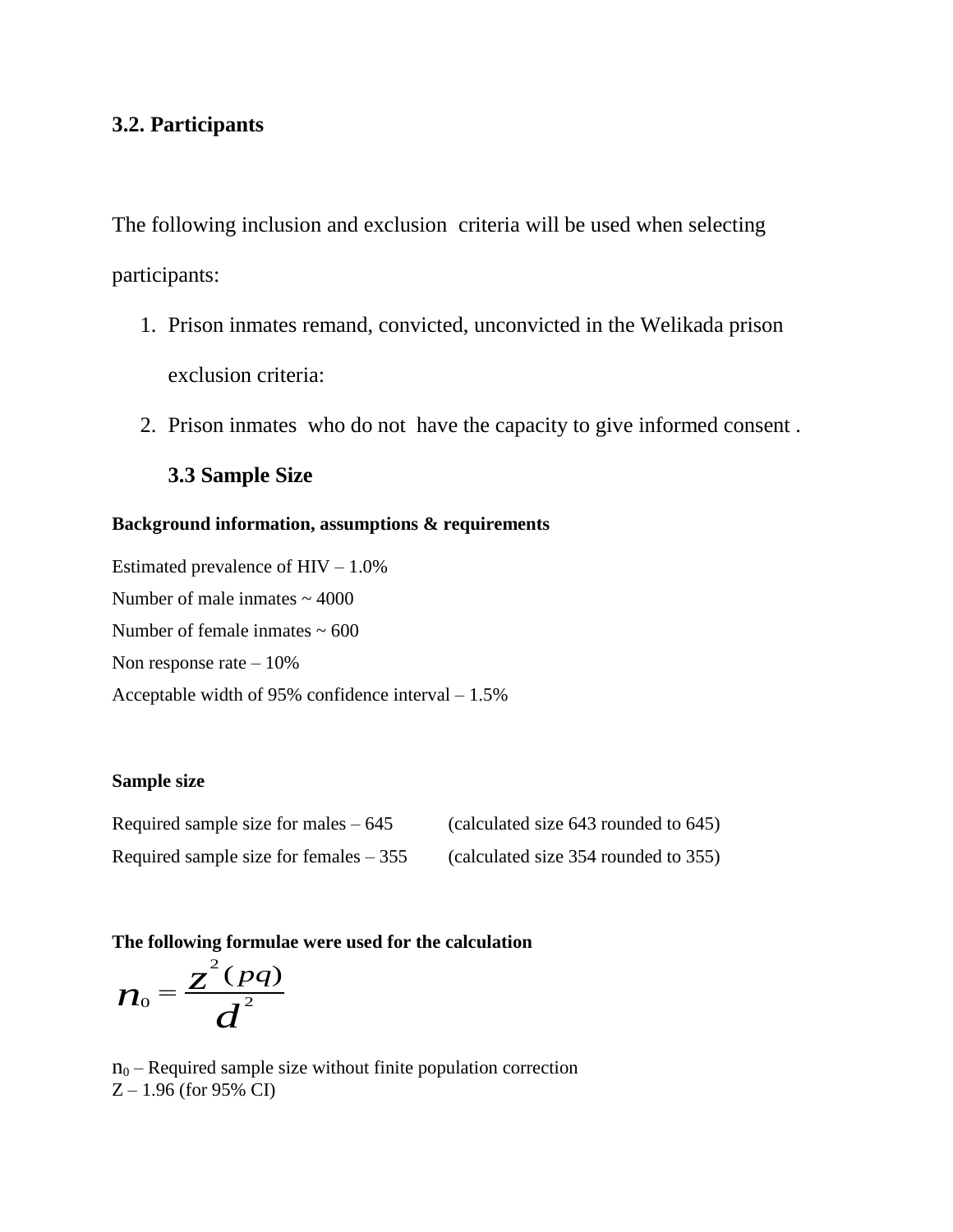p – Proportion to be estimated  $q - 100 -$ 

$$
n = \frac{n_0}{1 + \left(\frac{n_0}{N}\right)}
$$

n - Required sample size with finite population correction  $N - Size$  of the population

#### **3.3. Procedures**

A random sample of prison inmates were recruited for this study. They were given group pre test information and awareness about HIV/STI. Verbal informed consent was sought before enrolment to the study by NSACP staff. Prison staff were kept away from the consent procedures. Prison inmates were explained about the voluntary participation and the right to dissent from the study on one on one basis.5 ml of venous Blood samples were collected from the study participants under strict aseptic procedure. Extensive STI/HIV group awareness session conducted by a senior registrar in Venereology prior to the study enrolment. Leaflets about STI/HIV prevention were handed in to all the research participants. Blood drawing and all the documentation took place in a separate room. At the end of participation refreshments were provided to the survey participants.

Blood samples were safely transported to the NSACP reference laboratory and test results were kept confidential. Only the PI had access to this data. After five year period the data files will be destroyed.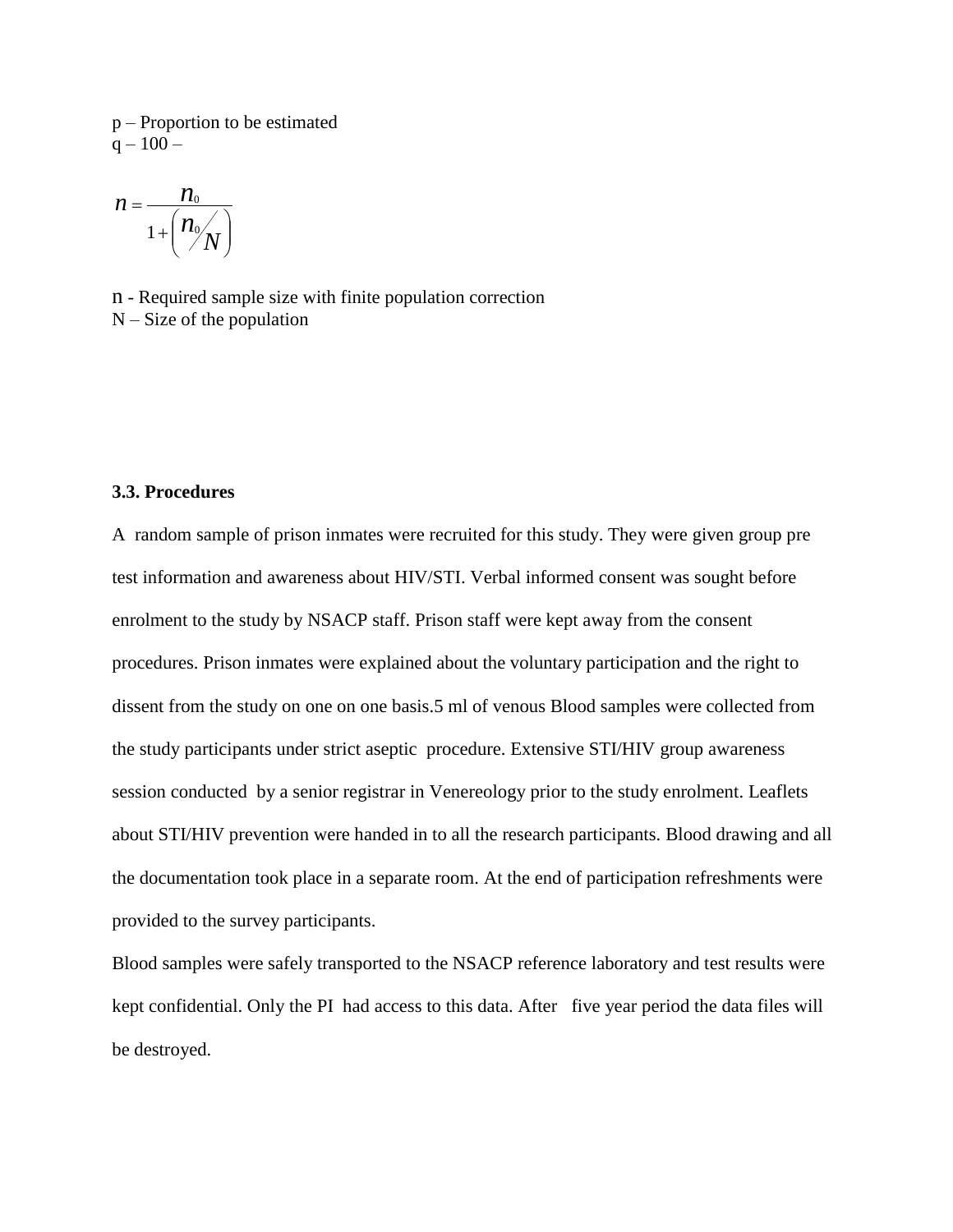Ethical clearance for the study received from the Faculty of Medicine Colombo ERC in November 2010.

Data collection spanned from December2010 to February 2011.

## **4. Ethical Issues**

Data collection was commenced only after obtaining ethical clearance from the Ethical Review Committee of the Faculty of Medicine of the University of Colombo.

The risks to participants are negligible in this study. There is a small chance that the participant may get upset discussing issues on STIs/HIV. However none of the participants stated that they have any distress due to study participation. VDRL test positive participants were referred to the central STD clinic for necessary follow up.

### **5. Data Analysis**

Data was entered to the computer using Excel spread sheets and data was analysed using SPSS version 16 software.

### **6. Results**

There were 640 male inmates and 345 female inmates among the survey participants. There were not a single non response in the survey.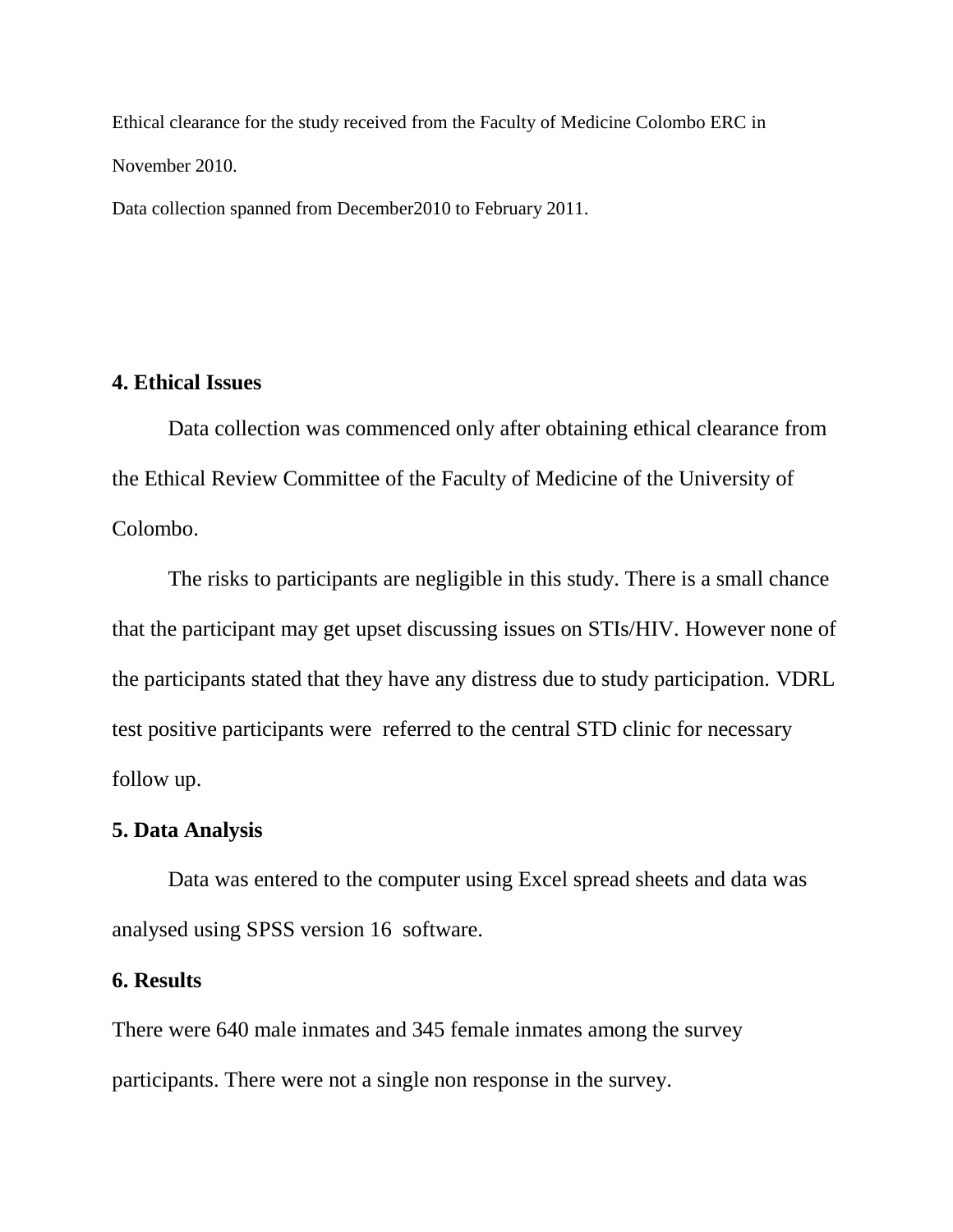Figure 1.



Mean age of the male study participants was 39 years (range  $19 - 73$  years) while for females it was 41 years (range  $18 - 72$  years).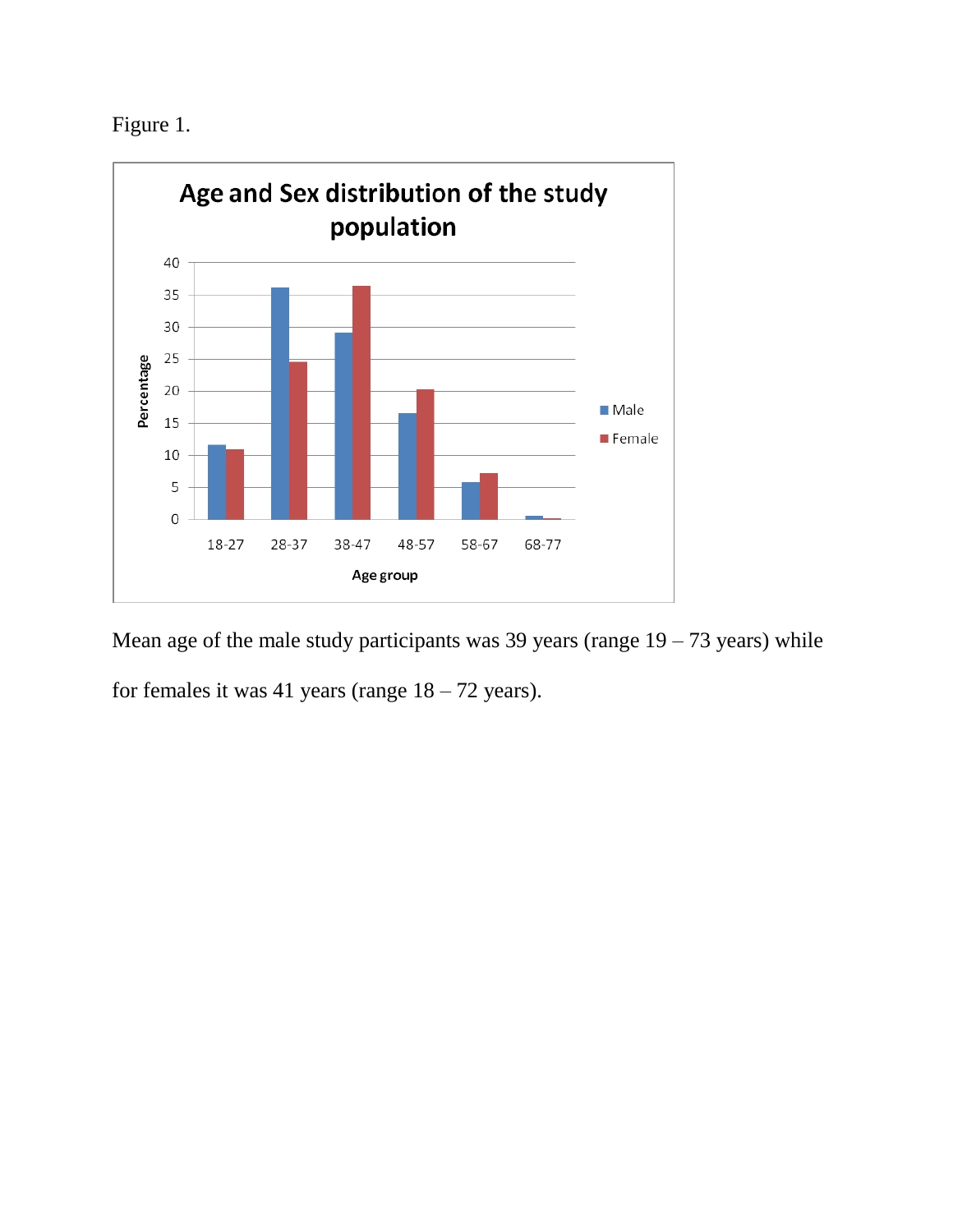

Figure 2: Distribution of study participants by District of residence



43.5% Females).

Table 1. VDRL,TPPA,HIV test results of the study population

| <b>Sex</b> | Number VDRL and     | <b>Syphilis Rate</b>         | HIV positivity rate |
|------------|---------------------|------------------------------|---------------------|
|            | TPPA tests positive |                              |                     |
| Male       | 02.                 | $0.003(3 \text{ per } 1000)$ | $\theta$            |
| Female     | 12                  | $0.03(3 \text{ per } 100)$   | U                   |

HIV screening test (ELISA test) carried out after delinking the specimens.

Unlinked anonymous testing method for the HIV testing was adopted as the Prison authorities requested to do so as they can't assure adequate confidentiality in the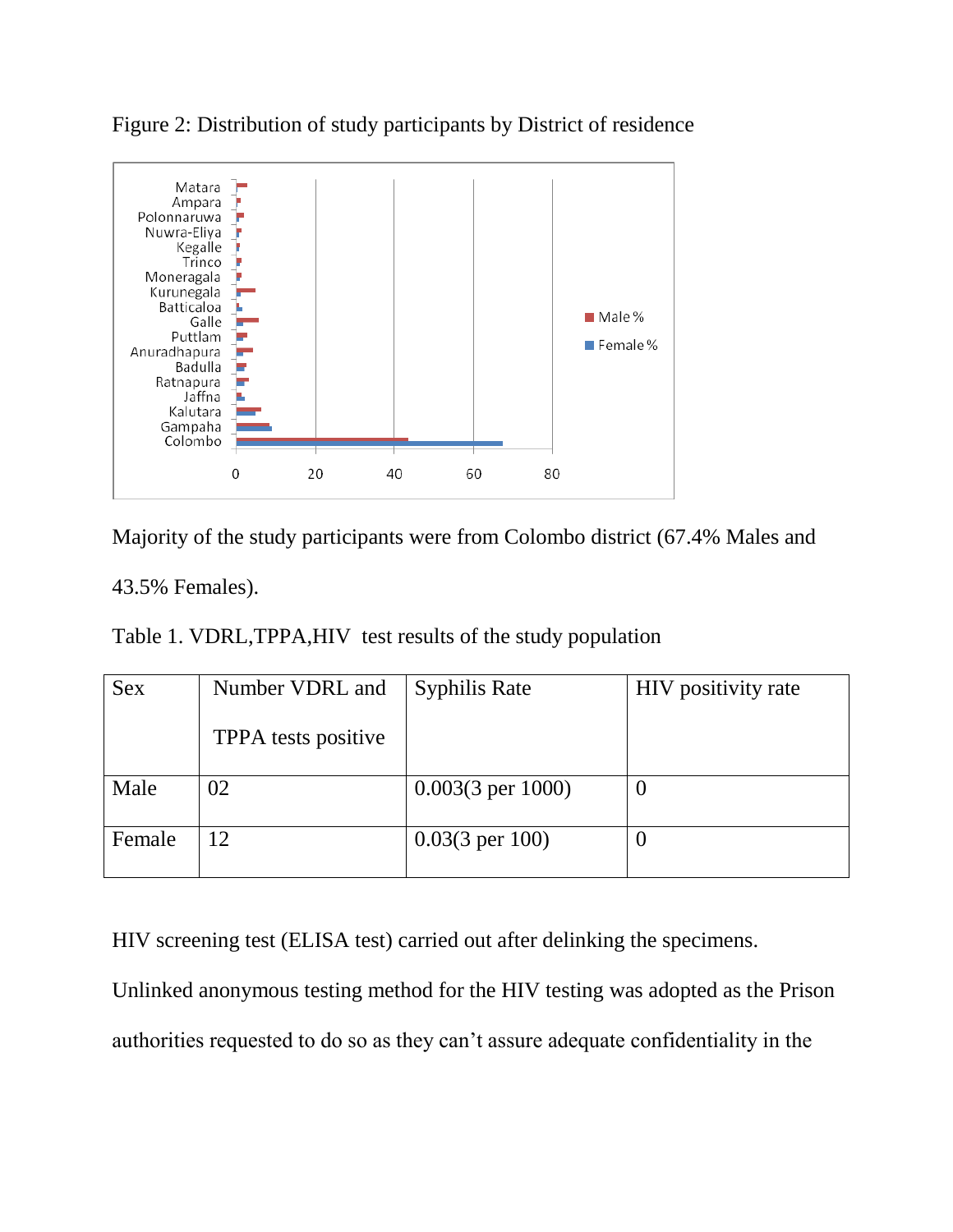prison setting.However all the blood samples reported negative for HIV.Thus sero prevalence of the study population for HIVestimated to be zero.

## **7.Conclusions**

Among prison inmates at Welikada prison Syphilis infection rate found to be 3/1000 among male inmates and the same for the female detainees was 10 times higher (3/100).

However the HIV prevalence rate among both male and female detainees was zero.

## **8.Recommendations**

Observed low prevalence of STI and HIV infection rates among prison inmates at Welikada prison need to be maintained. Continuous and regular behaviour change and modification programmes in relation to STI/HIV control and prevention for the prison detainees need to be carried out.

Prison authorities should take the ownership of these programmes and coordinate with the National STD/AIDS Control Programme.

### **Acknowledgement**

The National STD/AIDS Control Programme wishes to thank the World Health Organization for funding the survey.

We appreciate valuable guidance given by Professors S. Sivayogan and A. Pathemshwaran in all stages of this survey.